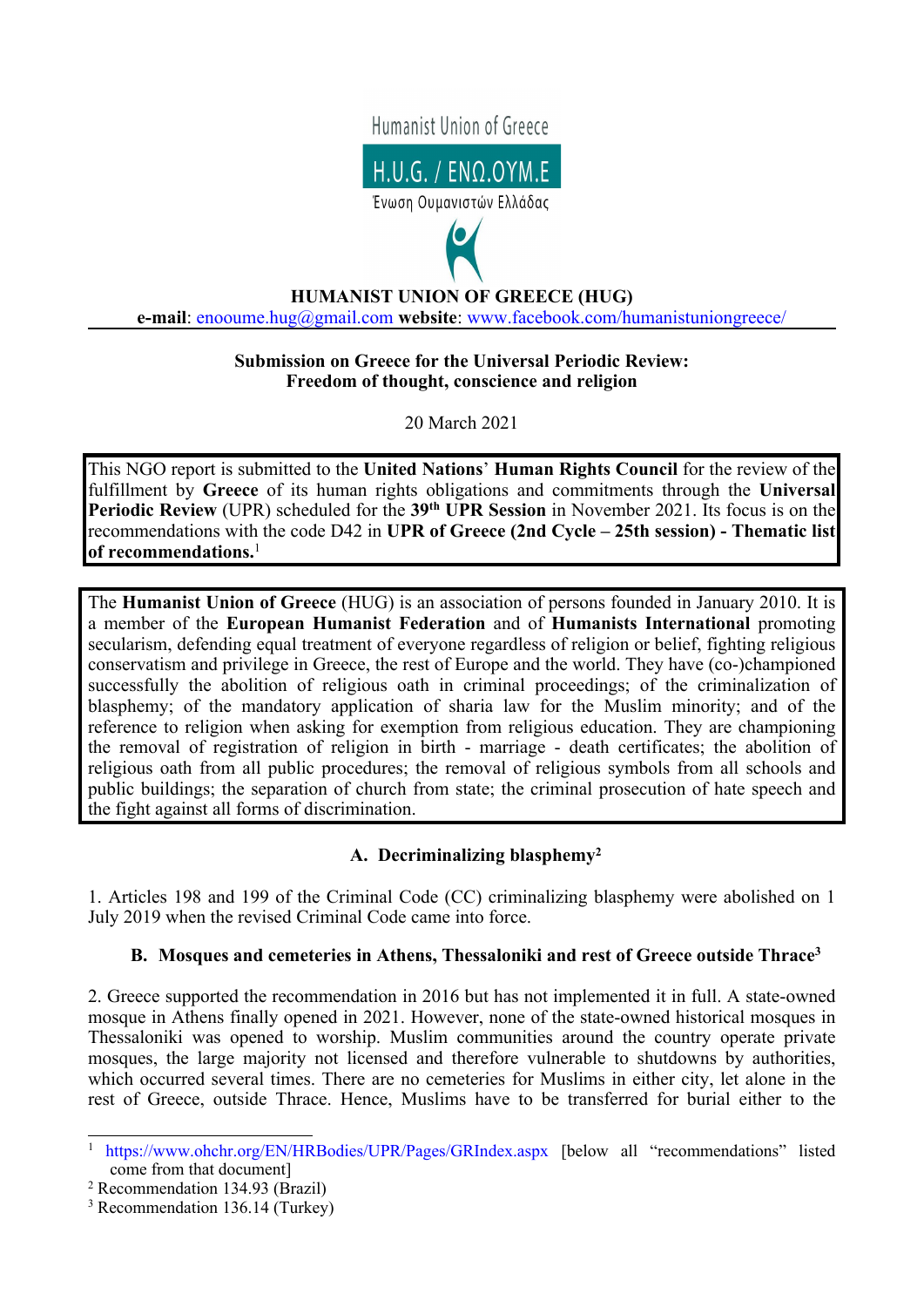Muslim cemeteries in Thrace or to the countries of origins.

## Suggested recommendation:

3. "Facilitate and encourage the licensing of operating private mosques around the country, open to regular worship one of the historical mosques in Thessaloniki, and allocate cemeteries for Muslims in Athens, Thessaloniki and throughout the country, according to need."

# **C. Freedom of religion for the Muslims of Thrace including recognition of elected Muftis** 4

4. Greece merely noted and then did not implement the recommendation for the recognition of the Muftis in Thrace elected by their communities. The state continued to appoint muftis that however have very little following among the Muslims. According to the Court of Cassation judgment 1709/2016, the elected muftis are *"accepted by the majority of the Muslim minority."* <sup>5</sup>

5. On the other hand, the state resumed prosecuting the elected muftis for usurping the functions of muftis. It should be recalled that the elected muftis had been convicted by Greek courts on such charges several times in the 1990s. The muftis then applied to the ECtHR which found Greece in violation of Article 9 of the ECHR. Inter alia, it was stated in the judgments that "*the Court does not consider that, in democratic societies, the State needs to take measures to ensure that religious communities remain or are brought under <sup>a</sup> unified leadership."* <sup>6</sup>

6. Subsequently, Greek courts complied with the judgments and Greece informed the Committee of Ministers of the Council of Europe of the measures taken to gran<sup>t</sup> applicants full redress for the violations found (restitutio in integrum) and to preven<sup>t</sup> new violations of the same kind as those found in those judgments. Hence, on 26 October 2005, the Committee of Ministers closed the examination of the implementation of those judgments.<sup>7</sup>

7. Ten years later, the current elected muftis of Xanthi and Komotini have been the object of about <sup>a</sup> dozen criminal prosecutions and some convictions to prison sentences for usurping the functions of muftis, which means that Greece is now defying the ECtHR judgment and its own commitment to preven<sup>t</sup> new violations of the same kind as those found in those judgments. Suggested recommendation:

8. "Take the necessary steps to comply with the ECtHR judgments by recognizing the elected muftis of the Muslim minority alongside the appointed muftis and by quashing all charges and convictions of elected muftis for usurping the functions of muftis."

# **D. Protecting the rights of religious minorities, atheists and agnostics 8**

# **D.1. Religious oath in court proceedings and presidential oath of office**

<sup>4</sup> Recommendations 134.94 (Peru) and 137.14 (Turkey)

<sup>5</sup> English translation of judgment from the Court of Cassation website: [http://www.areiospagos.gr/nomologia/apofaseis\\_DISPLAY.asp?cd=Z69TZF19LWUI97DPCWM9YM30](http://www.areiospagos.gr/nomologia/apofaseis_DISPLAY.asp?cd=Z69TZF19LWUI97DPCWM9YM30IT7Z19&apof=1709_2016&info=%D0%CF%C9%CD%C9%CA%C5%D3%20-%20%20%D3%D4) [IT7Z19&apof=1709\\_2016&info=%D0%CF%C9%CD%C9%CA%C5%D3%20-%20%20%D3%D4](http://www.areiospagos.gr/nomologia/apofaseis_DISPLAY.asp?cd=Z69TZF19LWUI97DPCWM9YM30IT7Z19&apof=1709_2016&info=%D0%CF%C9%CD%C9%CA%C5%D3%20-%20%20%D3%D4)

<sup>6</sup> *Case Serif v. Greece* <sup>14</sup> December 1999 <http://hudoc.echr.coe.int/eng?i=001-58518>

<sup>7</sup> Resolution ResDH(2005)88 concerning judgments of the European Court of Human Rights concerning the conviction of Muslim leaders in violation of their freedom of religion: - Serif against Greece, judgment of 14 December 1999 (final on 14 March 2000) - Agga No. 2 against Greece, judgment of 17 October 2002 (final on 17 January 2003) <http://hudoc.exec.coe.int/ENG?i=001-71139>

<sup>8</sup> Recommendation 134.93 (Brazil)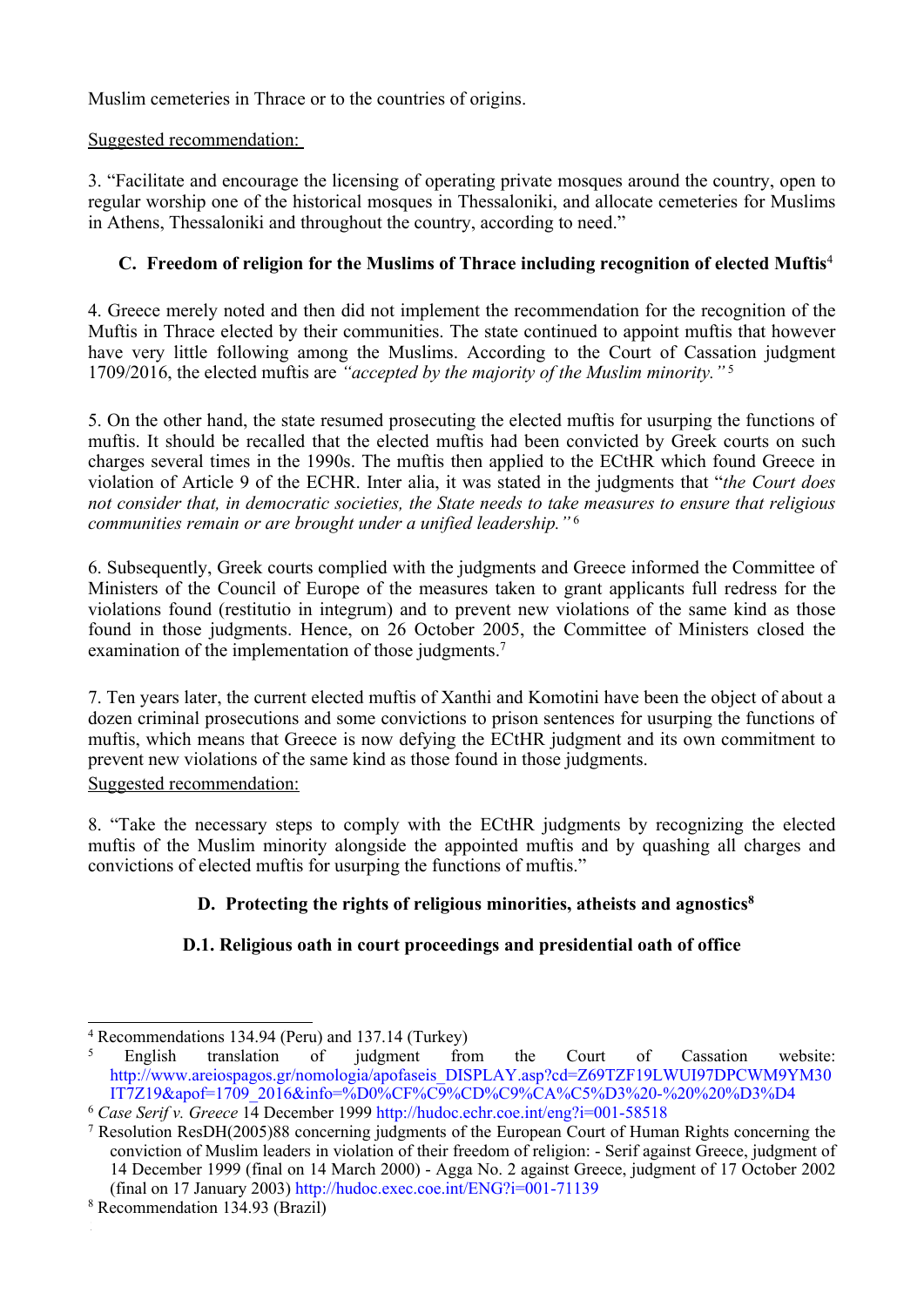9. Following several cases for which the **ECtHR** ruled that Greece was violating Article 9 of ECHR on freedom of religion because of registration of religion of witnesses and defendants and, where required, an ensuing religious oath in Greek criminal procedures, <sup>9</sup> Greece amended the relevant provisions of its Code of Criminal Procedure in 2012 eliminating the registration of religion and providing <sup>a</sup> choice between religious oath and solemn declaration. As the implementation of this amended procedure was still implicitly leading to <sup>a</sup> declaration of one'<sup>s</sup> religious identity, during the overhaul of the Code of Criminal Procedure that came into effect on 1 July 2019, the option of <sup>a</sup> religious oath was abolished and all those required taking an oath make <sup>a</sup> solemn declaration. However, the optional choice between religious oath and solemn declaration remains in the Code of Civil Procedure. At the same time, the oath of office for the President of the Republic is <sup>a</sup> mandatory religious oath: hence, the current President of the Republic, when she took office had to take that religious oath even though she had in the pas<sup>t</sup> stated that she is an atheist.

#### Suggested recommendation:

10. "Introduce the necessary legal amendments so that the solemn declaration currently in use in criminal procedures is also used in civil procedures and wherever an oath office is required."

## **D.2. Registration of religion in birth, marriage and death certificate**

11. On 25 June 2020, the **ECtHR** ruled that Greece was violating Article 9 of ECHR on freedom of religion because birth certificates revealing parents' choice not to christen their child were <sup>a</sup> disclosure of religious beliefs in frequently used public documents exposing their bearers to the risk of discriminatory situations in dealings with administrative authorities. <sup>10</sup> On 28 January 2020, the **ECtHR** communicated to Greece an application concerning the registration, provided by law, of the applicant'<sup>s</sup> religion in her daughter'<sup>s</sup> birth registration act. <sup>11</sup> On 27 January 2021, the **ECtHR** communicated to Greece an application concerning the requirement provided by law to declare the parent'<sup>s</sup> religious beliefs when registering the birth of the children and the existence of the preprinted section concerning christening in the birth certificates. 12 In both cases, the applicants argued that there were violations of their right to freedom of religion. The **ECtHR**, following its case law on religious oath and exemption from religious education classes, is expected to rule again that Greece was violating Article 9 of ECHR on freedom of religion. The same law also requires the registration of religion in marriage and death certificates.

12. It should be noted that until 2000, one'<sup>s</sup> religion was also mentioned in identity cards, but it was abolished and all legal remedies against that decision were rejected by Greek courts and finally by the ECtHR. 13 Likewise, pupils' religion was mentioned in the school leaving certificates until 2019 when the Council of State found it violated the Constitution, the ECHR and the EU'<sup>s</sup> General Data Protection Regulation. 14

## **Recommendation**

 $\overline{9}$ See related ECtHR judgments at this search here [https://hudoc.echr.coe.int/eng#{"fulltext":\["\(Dimitras%20OR%20Alexandridis\)"\],"respondent":\["GRC"\],](https://hudoc.echr.coe.int/eng#{"fulltext":["(Dimitras%20OR%20Alexandridis)"],"respondent":["GRC"],"article":["9"],"documentcollectionid2":["JUDGMENTS","DECISIONS"]}) ["article":\["9"\],"documentcollectionid2":\["JUDGMENTS","DECISIONS"\]}](https://hudoc.echr.coe.int/eng#{"fulltext":["(Dimitras%20OR%20Alexandridis)"],"respondent":["GRC"],"article":["9"],"documentcollectionid2":["JUDGMENTS","DECISIONS"]})

<sup>10</sup> *Stavropoulos and others v. Greece* (Application no. 52484/18 <http://hudoc.echr.coe.int/eng?i=001-203165>)

<sup>11</sup> *Papanikolaou v. Greece* (Application no. 45794/19 - <http://hudoc.echr.coe.int/eng?i=001-201478>)

<sup>12</sup> *Pomoni and others v. Greece* (Application no. 4066/20 - <http://hudoc.echr.coe.int/eng?i=001-208213>)

<sup>13</sup> *Sofianopoulos and others v. Greece* (Application no. 1988/02 - [http://hudoc.echr.coe.int/eng?i=001-23654\)](http://hudoc.echr.coe.int/eng?i=001-23654) <sup>14</sup> Council of State Judgments 1749-1752/2019

[http://www.adjustice.gr/webcenter/portal/ste/pageste/epikairotita/apofaseis?contentID=DECISION-](http://www.adjustice.gr/webcenter/portal/ste/pageste/epikairotita/apofaseis?contentID=DECISION-TEMPLATE1569240425675&_afrLoop=2780634350002415#!%40%40%3F_afrLoop%3D2780634350002415%26centerWidth%3D65%2525%26contentID%3DDECISION-TEMPLATE1569240425675%26leftWidth%3D0%2525%26rigthWidth%3D35%2525%26showFooter%3Dfalse%26showHeader%3Dtrue%26_adf.ctrl-state%3Dto4pe6m41_95)[TEMPLATE1569240425675&\\_afrLoop=2780634350002415#!%40%40%3F\\_afrLoop%3D27806343500](http://www.adjustice.gr/webcenter/portal/ste/pageste/epikairotita/apofaseis?contentID=DECISION-TEMPLATE1569240425675&_afrLoop=2780634350002415#!%40%40%3F_afrLoop%3D2780634350002415%26centerWidth%3D65%2525%26contentID%3DDECISION-TEMPLATE1569240425675%26leftWidth%3D0%2525%26rigthWidth%3D35%2525%26showFooter%3Dfalse%26showHeader%3Dtrue%26_adf.ctrl-state%3Dto4pe6m41_95) [02415%26centerWidth%3D65%2525%26contentID%3DDECISION-](http://www.adjustice.gr/webcenter/portal/ste/pageste/epikairotita/apofaseis?contentID=DECISION-TEMPLATE1569240425675&_afrLoop=2780634350002415#!%40%40%3F_afrLoop%3D2780634350002415%26centerWidth%3D65%2525%26contentID%3DDECISION-TEMPLATE1569240425675%26leftWidth%3D0%2525%26rigthWidth%3D35%2525%26showFooter%3Dfalse%26showHeader%3Dtrue%26_adf.ctrl-state%3Dto4pe6m41_95)[TEMPLATE1569240425675%26leftWidth%3D0%2525%26rigthWidth%3D35%2525%26showFooter%](http://www.adjustice.gr/webcenter/portal/ste/pageste/epikairotita/apofaseis?contentID=DECISION-TEMPLATE1569240425675&_afrLoop=2780634350002415#!%40%40%3F_afrLoop%3D2780634350002415%26centerWidth%3D65%2525%26contentID%3DDECISION-TEMPLATE1569240425675%26leftWidth%3D0%2525%26rigthWidth%3D35%2525%26showFooter%3Dfalse%26showHeader%3Dtrue%26_adf.ctrl-state%3Dto4pe6m41_95) [3Dfalse%26showHeader%3Dtrue%26\\_adf.ctrl-state%3Dto4pe6m41\\_95](http://www.adjustice.gr/webcenter/portal/ste/pageste/epikairotita/apofaseis?contentID=DECISION-TEMPLATE1569240425675&_afrLoop=2780634350002415#!%40%40%3F_afrLoop%3D2780634350002415%26centerWidth%3D65%2525%26contentID%3DDECISION-TEMPLATE1569240425675%26leftWidth%3D0%2525%26rigthWidth%3D35%2525%26showFooter%3Dfalse%26showHeader%3Dtrue%26_adf.ctrl-state%3Dto4pe6m41_95)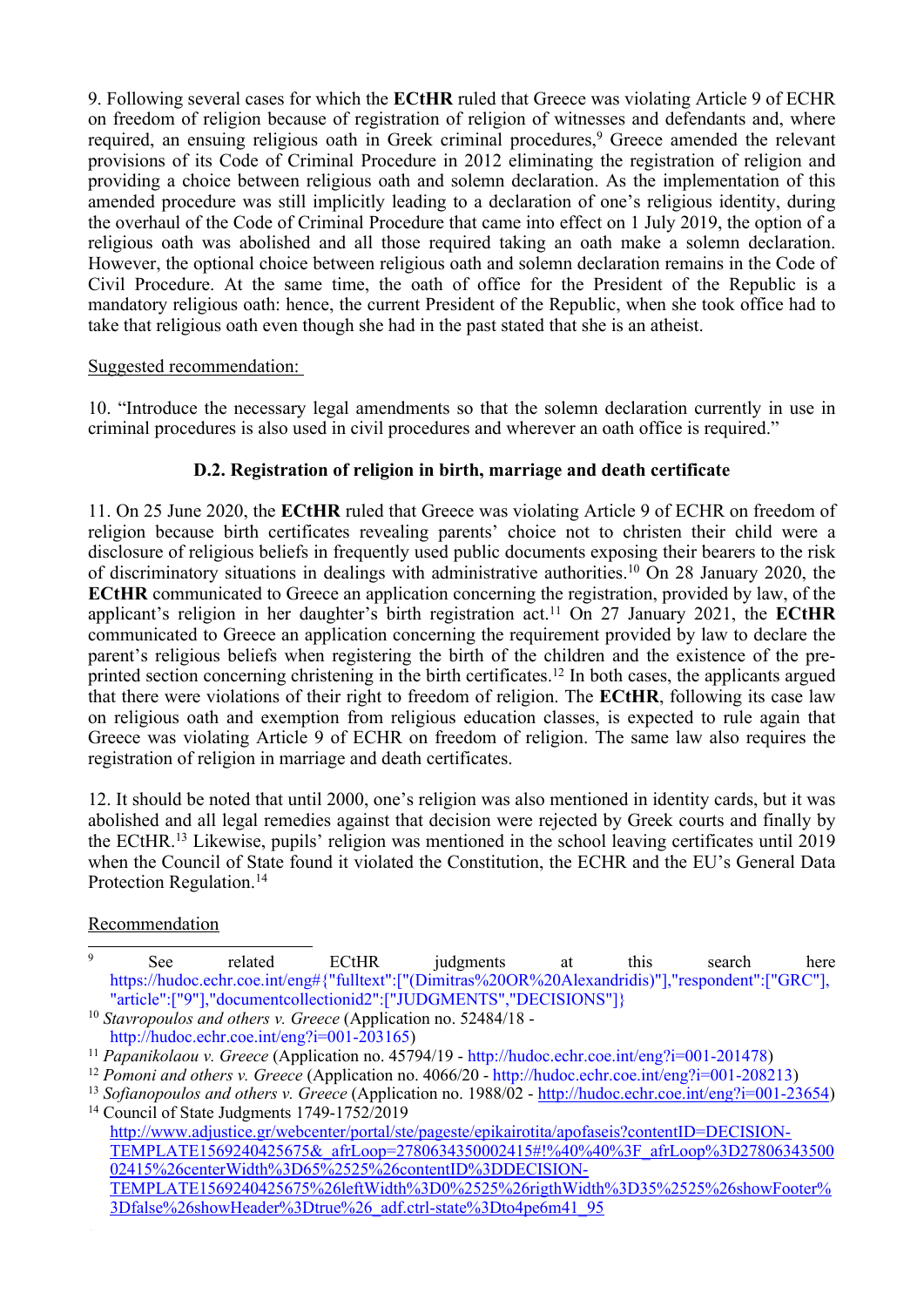13. "Amend the law on birth, marriage and death certificates so that religion is no longer registered."

#### **D.3. Exemption from and content of religious education**

14. On 31 October 2019, the ECtHR ruled that Greece was violating Article 9 of ECHR on freedom of religion because, in order for their children to be exempted from religious education classes, parents had to sign solemn declarations that they and/or their children were not Orthodox Christians, in violation of their right not to manifest their religion or religious beliefs and not to be obliged to act in such <sup>a</sup> way as to enable conclusions to be drawn as to whether they held – or did not hold – such beliefs.<sup>15</sup> Following that judgment, Greece's Data Protection Authority ruled on 7 September 2020 that, for the exemption from religious education classes, <sup>a</sup> solemn declaration that for reasons of conscience the pupil cannot attend such classes is sufficient; hence the Ministry of Education'<sup>s</sup> 10 August 2020 circular requiring that the pupil or the parents invoke "religious conscience" and not just "conscience" was incompatible with the ECtHR'<sup>s</sup> judgment as well as the GDPR. <sup>16</sup> Moreover, several school administrations refused solemn declarations without an explicit reference to the fact that the pupil is not Orthodox Christian, hence forcing parents to turn to the courts and even to the ECtHR.

#### Recommendation

15. "Comply with the ECtHR judgment and the ensuing Greek Data Protection Authority decision ensuring that exemption from religious education classes can be requested invoking only the pupil'<sup>s</sup> or the parents' reasons of conscience."

#### **D.4. Confessional religious education**

16. On 27 January 2021, the **ECtHR** communicated to Greece an application by the Union of Atheists concerning the confessional character of religious education that included dismissive and sectarian views on atheism and the inability of the applicant association to preven<sup>t</sup> their inclusion in the textbook, as the latter was prepared with input only from the state Orthodox Christian Church of Greece, that may constitute <sup>a</sup> violation of freedom of religion (Article 9 of ECHR) combined with the violation of the article on protection from discrimination (Article 14). 17

#### Recommendation

17. "Engage in regular structured dialogue with representatives of churches, and religious, nonconfessional and philosophical organisations, on the basis of Article 17 of the Treaty on the Functioning of the European Union (TFEU), to review all religious education textbooks and in general to seek their advice on all related policy issues."

## **E. Conscientious objectors (Association of Greek Conscientious Objectors contribution) 18**

 $\sim 40$ 

<sup>15</sup> *Papageorgiou and others v. Greece* (Application no. 4762/18 <http://hudoc.echr.coe.int/eng?i=001-197254>)

<sup>&</sup>lt;sup>16</sup> Data Protection Authority Decision 32/2020 [https://www.constitutionalism.gr/2020-32-apdpx-thriskeutika](https://www.constitutionalism.gr/2020-32-apdpx-thriskeutika-diagogi/)[diagogi/](https://www.constitutionalism.gr/2020-32-apdpx-thriskeutika-diagogi/)

<sup>&</sup>lt;sup>17</sup> *Union of Atheists v. Greece* (Application no. 11130/18 -<http://hudoc.echr.coe.int/eng?i=001-208210>)

<sup>18</sup> <https://antirrisies.gr>

<sup>19</sup> Recommendations 136.15 (Uruguay), 136.16 (Slovenia).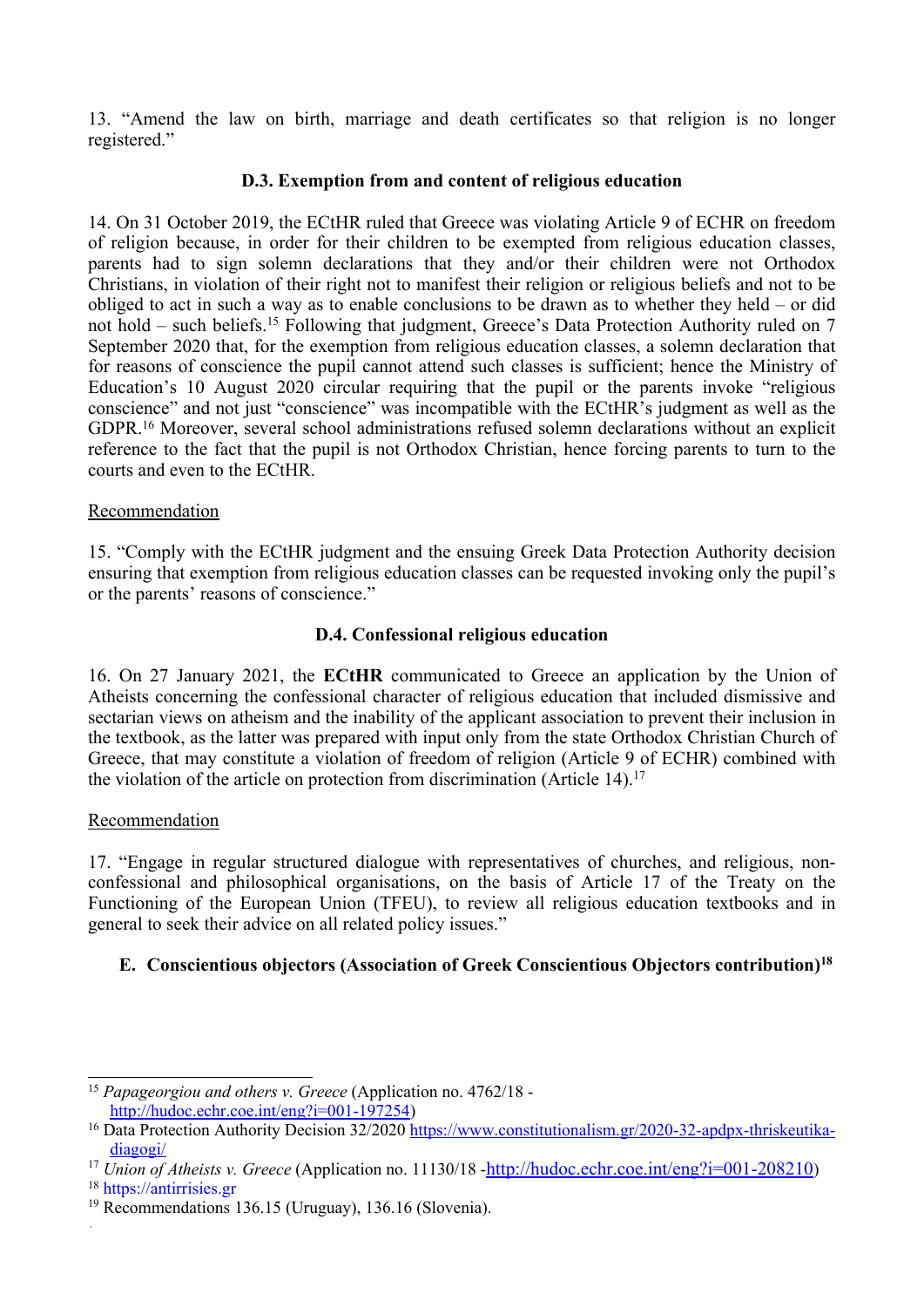18. Relevant recommendations at the 2<sup>nd</sup> cycle of UPR were noted and not implemented.<sup>19</sup> Despite recommendations by the Human Rights Committee<sup>20</sup> and successive Special Rapporteurs on freedom of religion or belief,<sup>21</sup> the alternative civilian service remains punitive and discriminatory, prosecutions of certain conscientious objectors continue, and the assessment of applications for conscientious objector status is not placed under the full control of civilian authorities.

Suggested recommendation:<sup>22</sup>

19. "Consider changes in legislation and practice in order to ensure that all individuals who express conscientious objection to compulsory military service on the grounds of conscience, and/or religion do not face harassment or prosecution, and that they have the opportunity to perform civilian service of equal length to the one of military service;"

## **F. Increase tolerance, investigate hate crimes and prosecute perpetrators** 23

20. Greece has declared suppor<sup>t</sup> for the related recommendations but has done nothing to implement it, thus allowing widespread hate speech and often ensuing hate crimes which, with <sup>a</sup> handful of exceptions, have remained unpunished. Greece is <sup>a</sup> country where there is mainstreaming of intolerance rather than of tolerance. This is why Humanist Union of Greece devotes <sup>a</sup> considerable par<sup>t</sup> of the presen<sup>t</sup> repor<sup>t</sup> to include an extensive description of the situation by the European Commission against Racism and Intolerance (ECRI) in its 2015 report on Greece<sup>24</sup> that is telling and relevant 100% today (after all the two politicians singled out therein are governmen<sup>t</sup> ministers today).

21. "During its visit to Greece, ECRI'<sup>s</sup> delegation was informed by various interlocutors that the widespread problem of hate speech had increased substantially since 2009 (…).. These views were confirmed by <sup>a</sup> review of media, internet blogs and political discourse. Hate speech is mainly directed against migrants, Muslims and Roma, but also against Jews and LGBT persons. (…) ECRI, before analysing the different manifestations of hate speech in Greece today, wishes to stress the absence of any systematic prevention efforts. It also wishes to stress the lack of any effective responses: relevant criminal laws are not always applied and the situation is made worse by the noncondemnation of hate speech and the absence of self-regulatory measures amongs<sup>t</sup> political parties or the media. (…)

22. Antisemitic stereotypes are not limited to far-right political parties, but have permeated large parts of society as well as some parts of the Greek Orthodox Church. (…) In <sup>a</sup> recent global survey, the Anti-Defamation League found that Greece had the highest index score (69%) of antisemitic attitudes outside the Middle East and North Africa. Such views also manifested themselves in acts of vandalism against" Holocaust Memorials, Jewish Synagogues and Cemeteries [HUG enrichment of the ECRI reference]. (…)

23. Representatives of migrant groups and other groups of concern to ECRI indicated that hate speech in day-to-day public life has increased in recent years. (…) These developments are closely linked to the political discourse, which in recent years has been strongly shaped by anti-immigration rhetoric. (…)

<sup>19</sup> Recommendations 136.15 (Uruguay), 136.16 (Slovenia).

<sup>&</sup>lt;sup>20</sup> UN Human Rights Committee, Concluding observations on the second periodic report of Greece, ([CCPR/C/GRC/CO/2\)](https://tbinternet.ohchr.org/_layouts/treatybodyexternal/Download.aspx?symbolno=CCPR%2fC%2fGRC%2fCO%2f2&Lang=en), 3 December 2015, paras. 37-38.

<sup>&</sup>lt;sup>21</sup> UN Special Rapporteur on freedom of religion or belief, [Communication](https://spcommreports.ohchr.org/TMResultsBase/DownLoadPublicCommunicationFile?gId=22834) GRC 3/2016, 31 October 2016. UN Special Rapporteur on freedom of religion or belief, Communication GRC [3/2019](https://spcommreports.ohchr.org/TMResultsBase/DownLoadPublicCommunicationFile?gId=24700), 11 July 2019.

<sup>22</sup> Similar to recommendation 136.16 (Slovenia).

<sup>&</sup>lt;sup>23</sup> Recommendations 134.38 (Canada)and 134.62 (Tajikistan)

<sup>&</sup>lt;sup>24</sup> ECRI Report on Greece published on 24 February 2015 [http://rm.coe.int/fifth-report-on](http://rm.coe.int/fifth-report-on-greece/16808b5796)[greece/16808b5796](http://rm.coe.int/fifth-report-on-greece/16808b5796)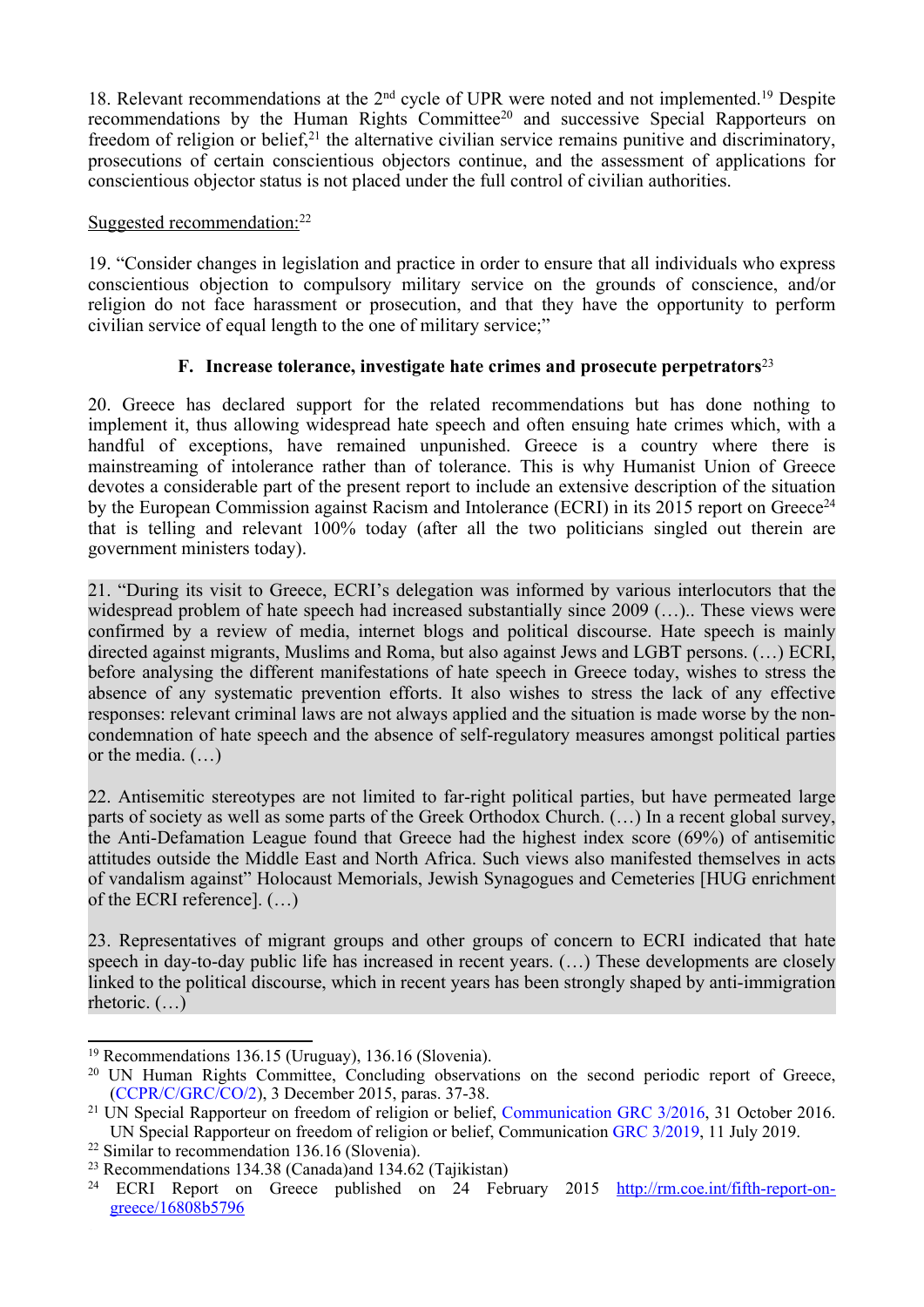24. ECRI recalls in this connection that, in August 2012, the Minister of Public Order and Citizen Protection [HUG addition: Nikos Dendias – currently Minister of Foreign Affairs] stated that because of irregular migration "…the country perishes. Ever since the Dorians' invasion 4,000 years ago, never before has the country been subjected to an invasion of these dimensions…this is <sup>a</sup> bomb on the foundations of the society and the state". These statements were made in the context of the Xenios Zeus operation, which had started in August 2012 and included racial profiling-based checks of the legal status of migrants by police on the streets. The term "bomb" was also used publicly in July 2012 by the same minister when referring to the centre of Athens, where many irregular migrants and asylum seekers often rent and live in overcrowded apartments characterised by substandard living conditions, often deprived of access to public social welfare services. It is noteworthy that two days later Golden Dawn referred to the minister'<sup>s</sup> statement as <sup>a</sup> "vindication of (its own) positions. ECRI refers to these unfortunate events in order to stress the need for the country'<sup>s</sup> leadership to abstain from dehumanising remarks."

25. ECRI refers to these unfortunate events in order to stress the need for the country'<sup>s</sup> leadership to abstain from dehumanising remarks. There are other examples of dangerous comments, including that made in January 2014 by Sofia Voultepsi, member of Parliament for conservative/centre-right Nea Dimokratia [HUG addition: currently Deputy Minister for Migration and Integration]. During <sup>a</sup> live television broadcast she called refugees "unarmed invaders, weapons in the hands of the Turks". As <sup>a</sup> matter of fact, she was referring to the Farmakonisi shipwreck, which had resulted in the drowning of nine children and three women during <sup>a</sup> controversial Greek Coastguard operation to intercept irregular migrants.

26. Similarly, Roma are not only victims of day-to-day insults by members of the general public, but also subject to negative stereotyping in political discourse. In October 2013, during <sup>a</sup> police raid on the Roma settlement in Farsala, <sup>a</sup> blond girl was taken from the couple who had raised her, because of the perceived lack of physical resemblance with them. Police suspected that the girl had been abducted – which turned out to be untrue – and the Minister of Public Order and Citizen Protection, [Nikos Dendias] addressing police officers on this case, congratulated them for "dissolving ghettos of lawlessness where abduction of children occurred".

27. Many representatives of vulnerable groups explained that while the day-to-day racist comments they have to face in the public sphere can, to some extent, be countered and discouraged by personal dialogue, the level and quality of hate speech takes on <sup>a</sup> frighteningly different dimension when people feel encouraged by political leaders who are echoing and promoting prejudices and resentments. The resulting acceptance of hate speech creates <sup>a</sup> general climate in Greek society that facilitates the increasing willingness to commit or tolerate acts of violence against these groups. Such statements encourage further popular hate speech exactly at <sup>a</sup> time when due to heightened social tensions the building of bridges between communities becomes even more necessary. (…)

28. Hate speech is widespread in the media and on the Internet; it goes largely unchecked and unpunished. (…) "The proponents of radical views have <sup>a</sup> privileged access to the mainstream media, the serious press. With grea<sup>t</sup> ease columnists submit opinions that are non-institutional, nonpolitical. There's <sup>a</sup> flirtation with extremism." (…)

29. ECRI has been informed by LGBT groups that homo- and transphobic hate speech, verbal harassment and inappropriate comments are common amongs<sup>t</sup> the general public, resulting in LGBT persons feeling constantly discriminated against and excluded in day-to-day life. (…)

30. In May 2011, the National Commission for Human Rights (NCHR) adopted <sup>a</sup> special repor<sup>t</sup> on tackling racist violence in Greece by the police and the justice system. It found that racist violence could not be dealt with effectively without <sup>a</sup> complete change in the way that the police handled such cases. Reform was especially important in cases involving police officers. Such cases